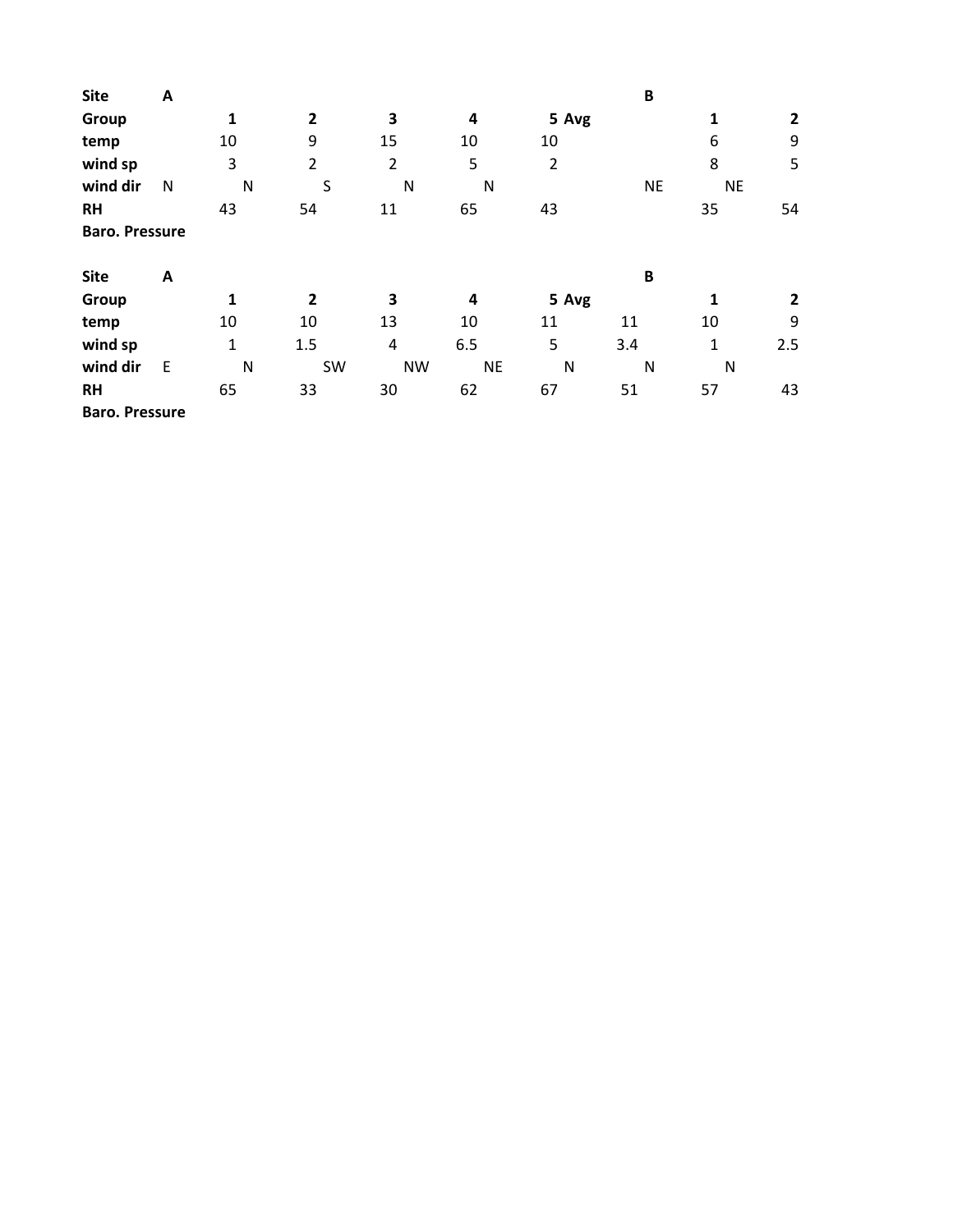|           | 3         | 4              | 5 Avg        |                | 1           | 2              | 3         | 4         | 5              |
|-----------|-----------|----------------|--------------|----------------|-------------|----------------|-----------|-----------|----------------|
|           | 8         | 8              | 9            |                | 7           | 10             | 12        | 10        | 10             |
|           | 3         | 8              | 5            |                | 5           | $\overline{2}$ | 1         | 5         | $\overline{2}$ |
| <b>NE</b> | E         | <b>NE</b>      |              | <b>NE</b>      | N           | <b>NE</b>      | <b>NE</b> | <b>NE</b> |                |
|           | 51        | 51             | 39           |                | 39          | 43             | 59        | 54        | 43             |
|           |           |                |              |                |             |                |           |           |                |
|           |           |                |              | C              |             |                |           |           |                |
|           | 3         | 4              | 5 Avg        |                | 1           | $\mathbf{2}$   | 3         | 4         | 5              |
|           | 10        | 9              | 12           | 10             | 11          | 10             | 10        | 11        | 10             |
|           | 3         | $\overline{2}$ | $\mathbf{1}$ | $\overline{2}$ | $\mathbf 0$ | 2.5            | 1         | 2         | 2              |
| <b>NE</b> | <b>NW</b> | $\mathsf{N}$   | $\mathsf{N}$ | N              | N           | <b>NE</b>      | N         | <b>NW</b> |                |
|           | 48        | 48             | 43           | 47             | 57          | 43             | 48        | 48        | 43             |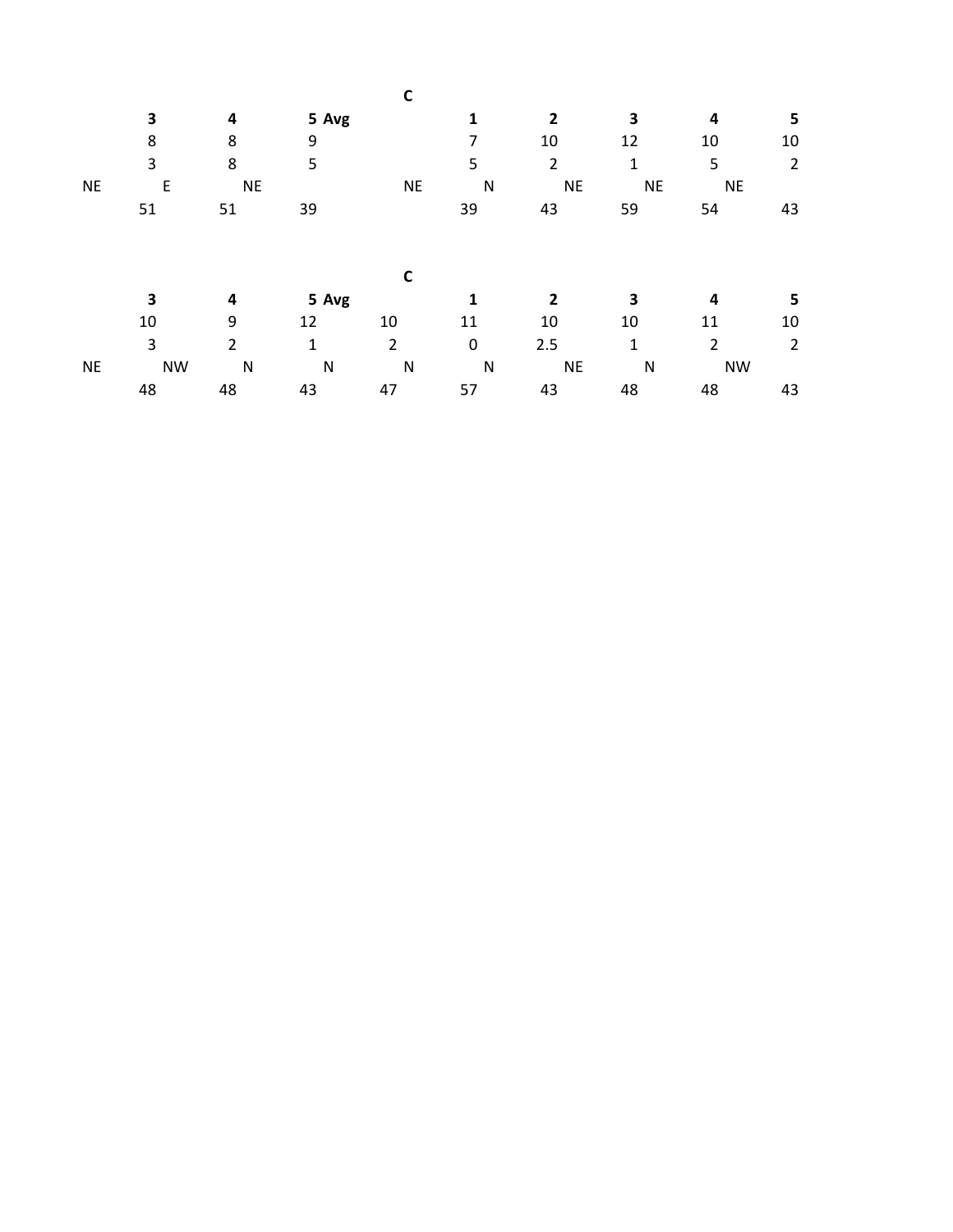|           | D              |             |                |           |                |                | E         |                |     |
|-----------|----------------|-------------|----------------|-----------|----------------|----------------|-----------|----------------|-----|
| Avg       |                | 1           | 2              | 3         | 4              | 5 Avg          |           | $\mathbf{1}$   | 2   |
|           |                | 7           | 10             | 10        | 10             | 9              |           |                | 8   |
|           |                | 5           | 3              | 1         | 5              | 4              |           | 9              | 3   |
|           | <b>NE</b>      | N           | <b>NE</b>      | <b>NE</b> | N              |                | <b>NW</b> | N              |     |
|           |                | 46          | 43             | 59        | 43             | 51             |           | 56             | 43  |
|           |                |             |                |           |                |                |           |                |     |
|           | D              |             |                |           |                |                | E         |                |     |
| Avg       |                | 1           | $\overline{2}$ | 3         | 4              | 5 Avg          |           | $\mathbf{1}$   | 2   |
|           | 10             | 11          | 10             | 10        | 11             | 10             | 10        | 10             | 10  |
|           | $\overline{2}$ | $\mathbf 0$ | 2.5            | 1         | $\overline{2}$ | $\overline{2}$ | 1.6       | $\overline{2}$ | 2.5 |
| ${\sf N}$ | E              | <b>NE</b>   | W              | W         | <b>NW</b>      | W              | SW        | <b>NE</b>      |     |
|           | 47             | 57          | 43             | 43        | 54             | 54             | 50        | 48             | 33  |